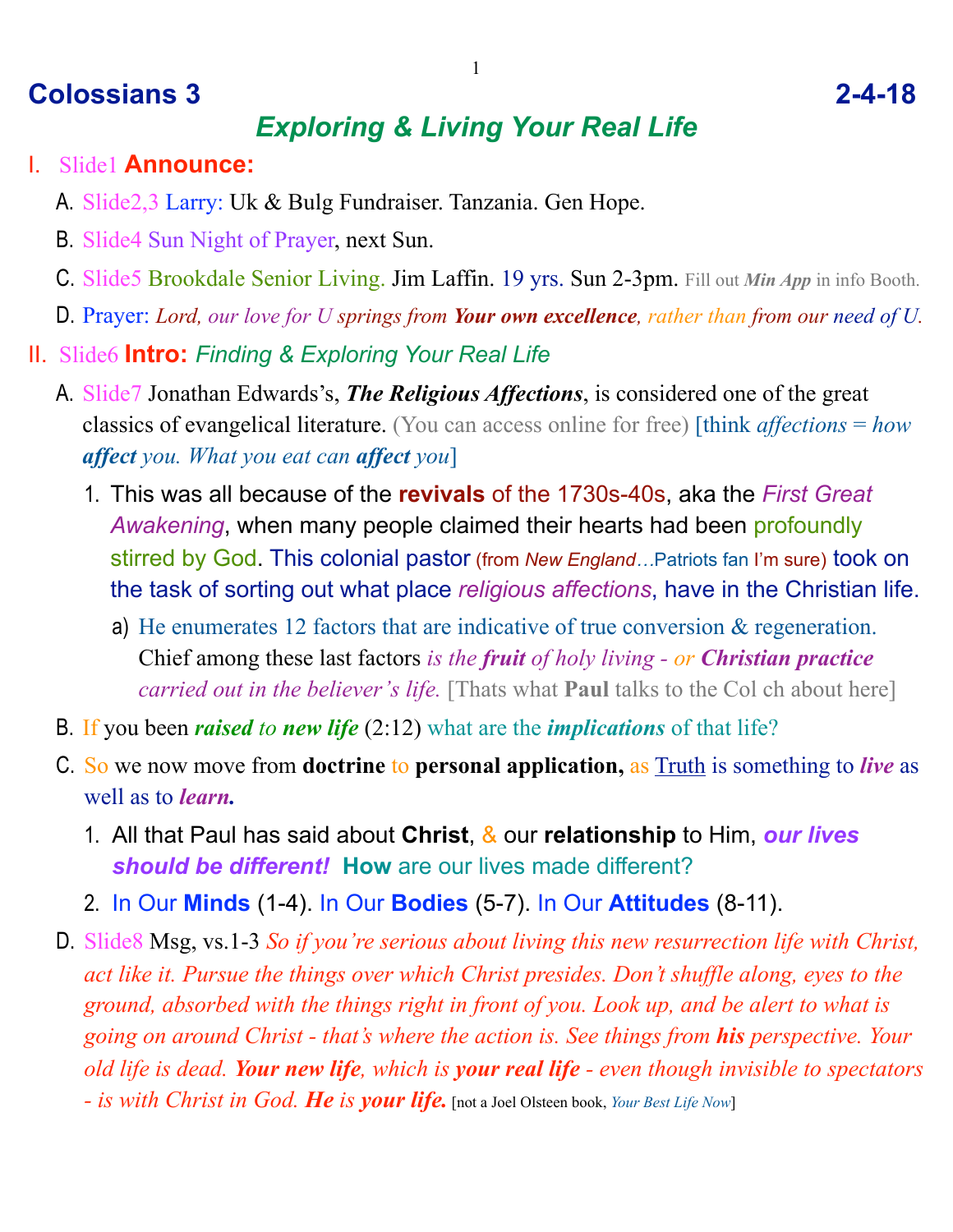III. Slide9 **YOUR REAL LIFE (1-11)**

- A. Slide10 **IN OUR MINDS** (1-4)
- B. Spiritual maturity begins in the **mind**, where our **priorities** & **perspectives** are formed.
- C. Slide11a Co-Resurrected (1)
- D. **If** we've **died** to our *old life, old ways, & old self*; & have been **raised** to our *new life, new way, new purpose*; **then** the new life should have the focus of our attention.
	- 1. Slide11b We must Seek & Set.
	- 2. Lightfoot put it, You must not only *seek* heaven; you must also *think* heaven.
- E. If your focus is on things **heavenly**, you will obey God in things on **earth**.
	- 1. We belong to **the realm** where He is, & we must focus our hopes, desires, & ambitions **on that realm.**
- F. (1,2) Seek those things which are above...Set your mind on things above
	- 1. A small girl was watching her mother working among the flowers. *"Mother,"*  Slide11c *she said, "I know why flowers grow; they want to get out of the dirt."*
	- 2. What is *the mysterious force* which causes a **sprouting seed** to grow **up** instead of **down**?
	- 3. Slide11b It's obviously *the sunlight above* which attracts the plant to itself.
		- a) Plants always seek the **sunlight** (eg: **house plants** turn & bend to reach the light from the window. **Sunflowers** trace the suns path East to West. **Dandelions** open only on sunny days, but remain closed on dark days) It's the power of *the sun*.
		- b) As a **plant**, *so are we* to seek those things which are **above** (*be attracted to…*).
	- 4. Slide12 The **sun** is 93 million miles away from a **flower** on earth, yet the sun's life is **in** the flower. *Oswald Chambers*
- <span id="page-1-1"></span>G. (3) **Hidden** - The idea of life being hidden in God suggests **3 thoughts:**[1](#page-1-0)
	- 1. Hidden in **Secrecy**. Hidden for **Safety**. Hidden in **Security**.
	- 2. We talk as if *living a sanctified life* were the most **uncertain** & **insecure** thing we could do. Yet it is the most **secure** thing possible, because it has Almighty God **in** & **behind** it.

<span id="page-1-0"></span><sup>&</sup>lt;sup>[1](#page-1-1)</sup> Linguistic Key to the Greek NT; pg.578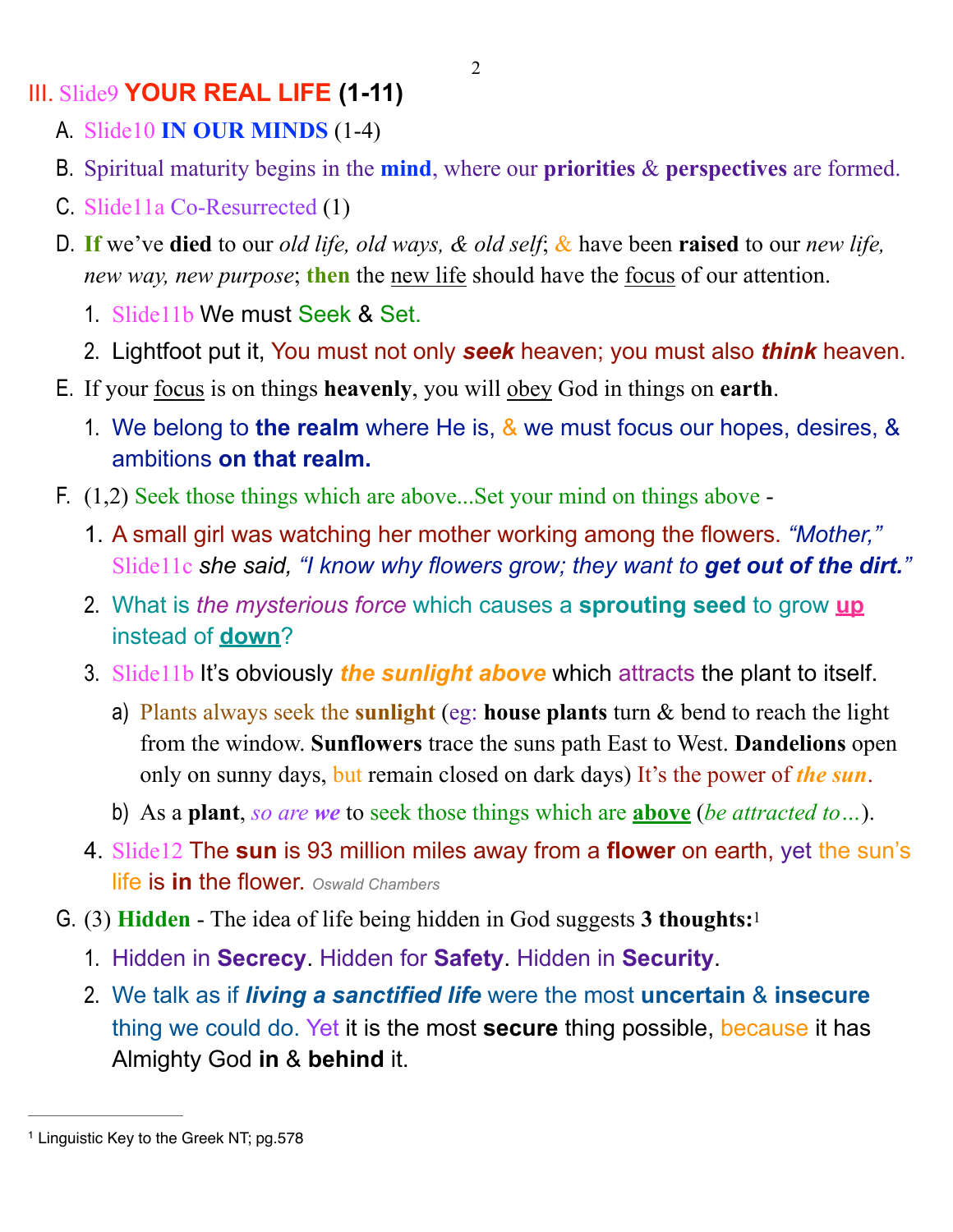- <span id="page-2-1"></span>a) The most **dangerous** & **unsure** thing is to *try to live w/o God*. [2](#page-2-0)
- H. Slide13 (4) **Christ who is our life** He is the **source** of our life, the **substance**, **sustenance**, & **solace** of our life.
	- 1. Jesus is not *peripheral* to life; He **is** life. He **imparts** God's life. He is **the center** around which life should be **oriented**.
	- 2. Robert Murray M'Cheyne used to say, *For every look you take at your sinful self, take ten looks at Christ.* [learn this!]
	- 3. People are not changed by imposing *legalistic restrictions* on what they eat or drink (2:16). They are changed by *the power of Christ.*
- I. Slide14 **IN OUR BODIES** (5-7)
- J. **First** we saw spiritual maturity began in the **mind**, where our **priorities** & **perspectives** are formed. **Now**, Paul moves from the mind to the **body**.
	- 1. And he demands its *mortification* & nothing less!
- K. (5) Put to death mortify, or reckon as dead.
	- 1. If you want to *grow in Christ* you **must** take God's view concerning **immoral practices** & *put them to death.*
	- 2. Death to self in order that sin might be rendered ineffective in the believers life
- L. Put to death you members according to the Rabbis, *there are as many commandments & restraints in the law, as the body has members. (S. Schweizer; LKGNT)*
- M. Slide15 **Suckers** on fruit trees must be constantly **pruned off** if there's to be **fruit** (grow from base)
	- 1. Thus the same tree may bring forth **2 kinds** of fruit, **wild** & **tame**.
	- 2. The **more** the tree produces of one kind, the **less** there will be of the other.
	- 3. We too are trees. By nature we are **wild**, due to our birth from father *Adam*.
	- 4. When we are **born of the Spirit**, a bud-graft of the divine life is introduced within us. This enables us to produce the *fruit of the Spirit*.
	- 5. The old nature is still there,  $\&$  if left without pruning will stunt the new growth  $\&$ render it fruitless.
		- a) This is the reason for **the battle** in the Christian life (both natures in same body/plant).

<span id="page-2-0"></span><sup>&</sup>lt;sup>[2](#page-2-1)</sup> My Utmost for His Highest; Dec.24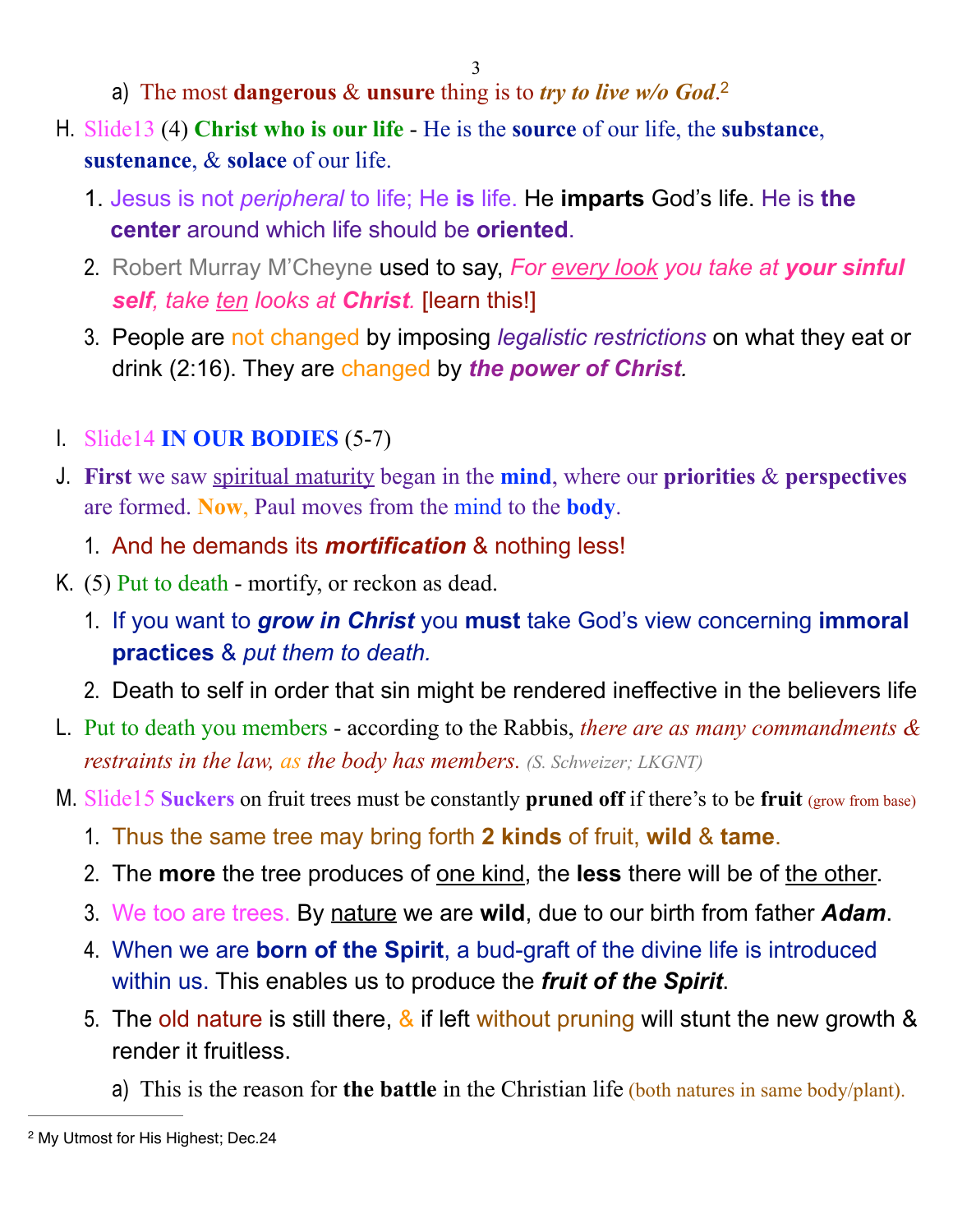- b) The **secret of victory** is getting rid of the suckers...i.e. the *works of the flesh.*
- N. Slide16 **IN OUR ATTITUDES** (8-11)
- O. **First** we saw spiritual maturity began in the **mind**, where our **priorities** & **perspectives** are formed. **Second,** Paul dealt with the death of the members of our **body**. Now, he addresses our **attitudes.**
	- 1. Like **clothes**, some **attitudes** belong to the wardrobe of the old-self (*anger, wrath, malice, blasphemy, filthy language, lying*).
		- a) These vices all relate to *dysfunction among the community of believers*. **Believers** must no longer participate in these actions.
- P. Paul says, toss those old rags out because, when God united us with Christ, **He updated our style**. [gav us a new label. Custom made by the creator. Inspected by #1. The Master Inspector]
- Q. He has given us **new clothes** to wear (see vs.12,13).
- R. Like Lazarus (Jn.11:44) you must get rid of the **grave-clothes** that belong to the old life.
	- 1. Put off the **old sins** that bound you. *Christ has set you free.*
	- 2. God wants you to wear the *grace-clothes*, not the *grave-clothes.*
- S. Slide17 (11) Christ is all  $\&$  in all in all His fullness, in each believer, in the categories just listed.
	- 1. He is **everything** to us in life's **disappointments**, in *sickness, trial & trouble*. He is in every time of **temptation** & most of all…in the **hour of death.**
	- 2. He is both **loving** & **almighty**.
	- 3. His is **love** *to the utmost.* Yes, *Christ is ALL.*
- T. Christ is all and in all The standard categories of race and social status that normally divide people do not apply to those who are in Christ, there is equality.
	- 1. This does not mean that Christians cease to have ethnic and social identities; rather, it means that people are not excluded from new life in Christ because of such distinctions. Moreover, these distinctions must not cause divisions in the community of believers.
	- 2. All believers are **defined by** Christ and are **included in** Christ.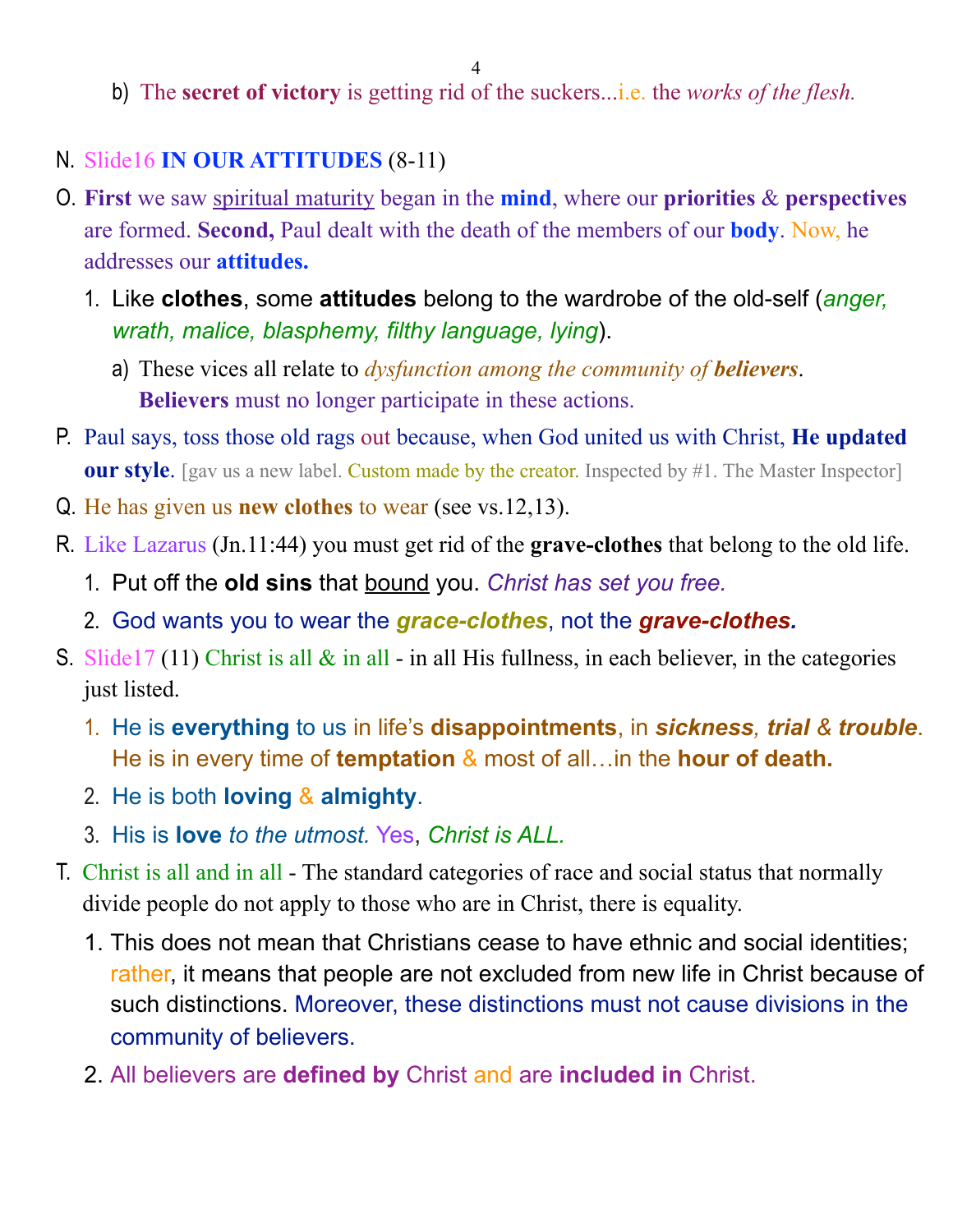## IV. Slide18 **WEAR LOVE (12-17)**

A. What is the identifying mark of a **Hindu**? (Bindi/u; a drop/dot. Forehead decoration. Forehead is the exit point for *kundalini energy.* Thus wear Bundi to help **retain energy** &

**strengthen concentration** & protect from demons & bad luck) What is the identifying mark of a **Punjabi**/Sikh religion? (Turban) What is the identifying mark of a **Jew**? (yarmulke/kippah) What is the identifying mark of a **Mormon**? (wh/Shirt, tie, name badge, 1st name *elder*) What is the identifying mark of a **JW**? (Watch Tower/Awake magazines) What is the identifying mark of a **Christian**? (wears a cross? Christian Tee shirt?) What is the identifying mark of a **Genuine Believer**? (*Love*)

- B. **Not only** is the believer to **put off** the evils of the old life(vs.8,9) but he is to **put on** the graces of the new life.
	- 1. Believers have advertised to the world what we *don't do, don't see, don't read, don't say.* Maybe now we show them what we've **put on**? What we *do*.
- C. Slide19a **OUR POSITION** (12a)
- D. These **3 descriptions** tell of what the Christian **is** in the sight of God.
- E. **Elect**, chosen of God. And **Holy**, consecrated for God. And **Loved**, by God.
	- 1. We belong to His *redeemed community* because of **His saving initiative**.
		- a) So we must be clothed with a *new kind of life*. *His kind of life.*
- F. Slide19b **OUR PRINCIPLES** (12b-14)
- G. Often **clothes** are an indication of **personality** [Hipster, surf apparel, business suit, western, mini-skirt, Muslim women's burka] so the impression & expression of these graces will show *whose we are & whom we serve.*
- H. **Tender mercies** a heart of compassion. *Because with the affections right...everything else should follow.*
- I. **Kindness** meeting the needs of others, through kind deeds.
- J. **Humility**  recognizing ones own weakness & recognizing of the power of God.
- K. **Meekness** gentle attitude, kind acts towards others, often in the face of opposition.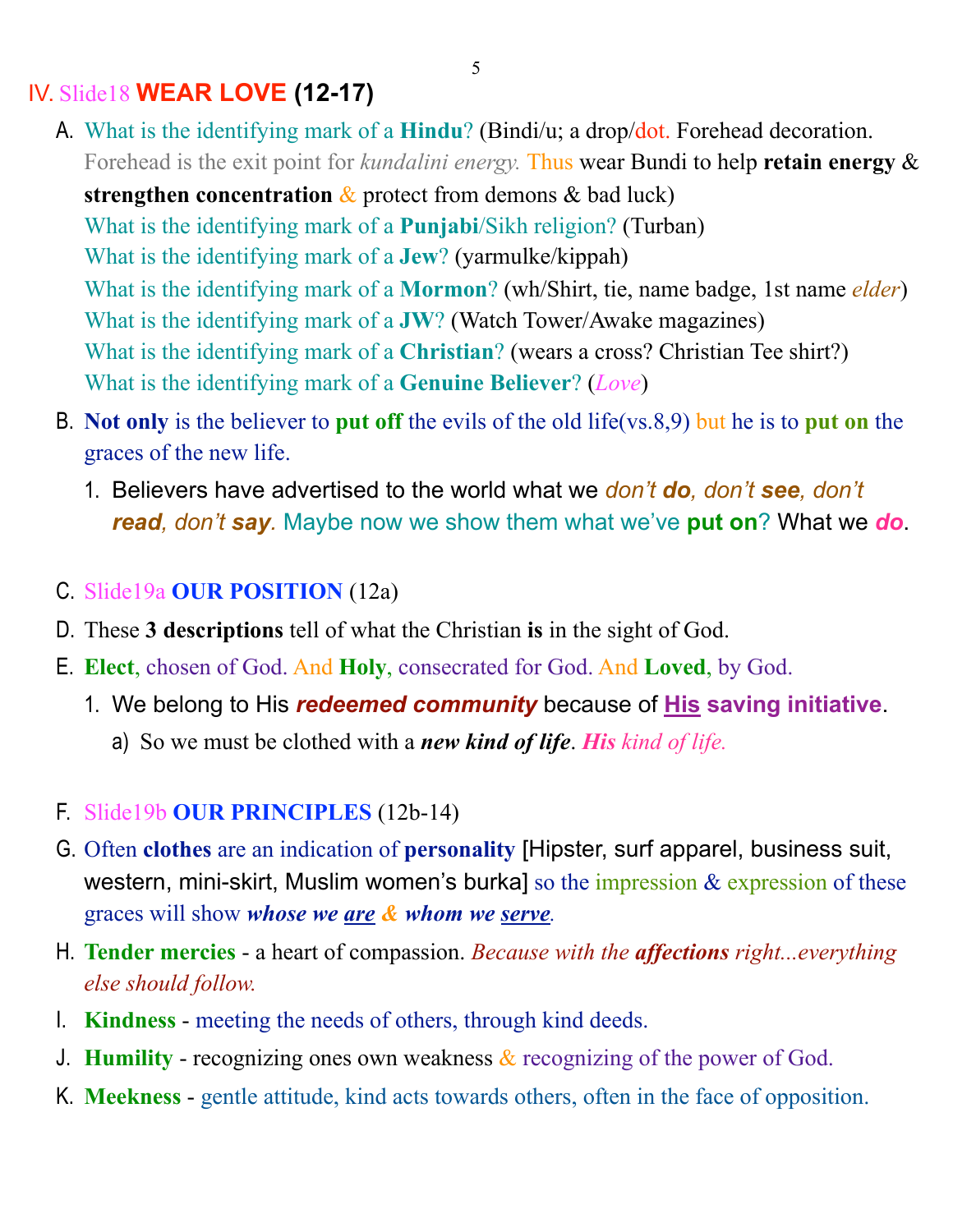- L. **Longsuffering** a *long holding out* of the mind, before it gives room to action or passion.
- M. **Bearing with one another**  to put up with someone.
	- 1. Every **social group** has its *set of problems*, & **the church** is no exception :)
	- 2. We must have *Christian graces* that enhance our relationships.
- N. **Forgiving one another** In all matters of complaint & blame, this *readiness to forgive* should be shown.
- O. **Love** *above all these things put on love*.
	- 1. **The unbeliever** makes himself the center of his life; **the Christian** makes others the center of his life.
	- 2. Slide19c **Love** is the identifying mark of the genuine believer.
- P. What a wonderful picture of *Christian living* here.
- Q. Slide19d **OUR PROCESS** (15,16a)
- R. **The Peace of God rule** in your hearts (15)
	- 1. Rule = peace is to be the **umpire** or **arbiter** deciding & ruling the life.
		- a) It settles the differences, especially where there is any **conflict** of thoughts & feelings. Under such circumstances *the peace of God* is to decide.
		- b) It stresses harmony *in the group* rather than personal peace.
- S. **Be** thankful (Pres. tense) a continual action pointing to a habit of life. *Habitually Thankful*.
- T. **The Word of Christ dwell in you richly** (16)
	- 1. Jesus is the **author** & **subject** of their contents.
	- 2. Jesus told the 2 disciples on the road to Emmaus, These are the words which I spoke to you while I was still with you, that all things must be fulfilled which were written in the Law of Moses & the Prophets & the Psalms *concerning Me*.
		- a) *Take Him out of the bible & you take the sun out of our world, & the soul out of the body.* (William Jay, *Morning Exercises,* pg.401)
	- 3. **The Word** is to be **dwelling in us** as **in a home**.
- U. Slide19e **OUR PROGRESS** (16b,17)